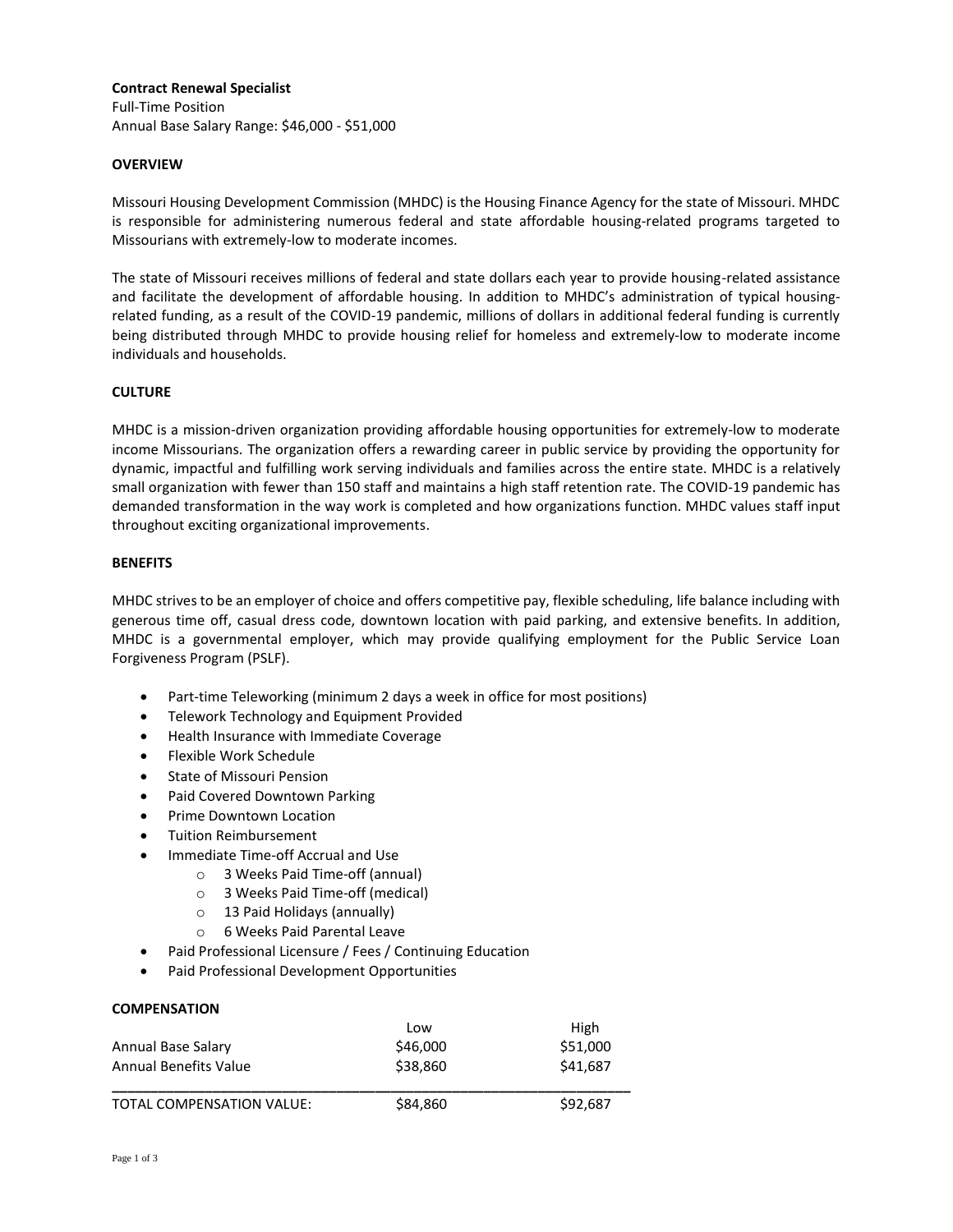\*Actual total compensation is based on benefit elections.

# **WORKING REQUIREMENTS**

- Part-Time Teleworking equipment will be provided
- In-office (up to full-time) in the St. Louis, Missouri office

## **ROLES AND RESPONSIBILITIES**

MHDC is seeking a full-time Contract Renewal Specialist to support the overall planning and coordination for contract renewals and rent adjustments and funding renewals.

# **ESSENTIAL DUTIES**

- Direct and assist in the overall planning, direction, and coordination of IBPS tasks 3, 4, 5, 14, and 15.
- Oversee the process of Contract Renewals, Rent Adjustments, Funding Renewals, and expired/terminated contracts verifying compliance with MHDC's stated policies and procedures and HUD's rules and regulations.
- Perform Quality Control (QC) functions for the PBCA that includes reviewing processed contract renewals, rent adjustments, funding renewals, and expired/terminated contracts and preparing Corrective/Preventative Action notices for staff to correct.
- Assist staff by interpreting and clarifying HUD guidelines, directives, and regulations for processing.
- Delegate tasks to ensure accurate and timely completion of team responsibilities.
- Provide historical data, as needed, and timely updates to monthly PBCA Hot Topics, task status tracking and portfolio reports to Department Manager.
- Prepare all monthly, quarterly, and annual billing reports for HUD.
- Maintain a working knowledge of how to input/retrieve data into/from REMS, HDS, LOCCS and TRACS
- Audit and interpret contracts for required content and to ensure that they meet the Housing and Urban Development (HUD) and MHDC guidelines.
- Forward contracts to HUD when eligibility requirements and guidelines have been met.
- Communicate with developments (or management agents) to obtain and clarify information to resolve any content, error, or discrepancy issues.
- Contact development when contracts are complete and send out for signatures.
- Serve as liaison between HUD and management agents.
- Exercise the authority to approve contracts.
- Enter data into HDS Project Portfolio.
- Update HUD's website.
- Track and monitor all contracts in portfolio.
- Forward appropriate notices in a timely fashion. E.g. thirteen month notices that contracts are about to expire, 150 day letters, 2<sup>nd</sup> notices, etc.
- Maintain an accurate listing of HUD project managers assigned to each contract.
- Present any findings of non-compliance or potential trouble to immediate supervisor for review.
- Communicate non-compliance findings to the developments and HUD and follow up until resolved.
- Analyze and find resolution to any discrepancies.
- Prepare all necessary information relative to collections, delinquencies, foreclosures, etc.
- Coordinate with owner and HUD the execution of HUD Form 2530 Previous Participation Certification for Owner/Management changes.
- Notify specified MHDC Departments of address and Owner/Management changes including providing updated banking information.
- Prepare HAP Assignment and Assumption Agreements of HAP Section 8 Contracts for MHDC Director to sign and coordinate with HUD for final execution.
- Coordinate the internal technical review of contract services.